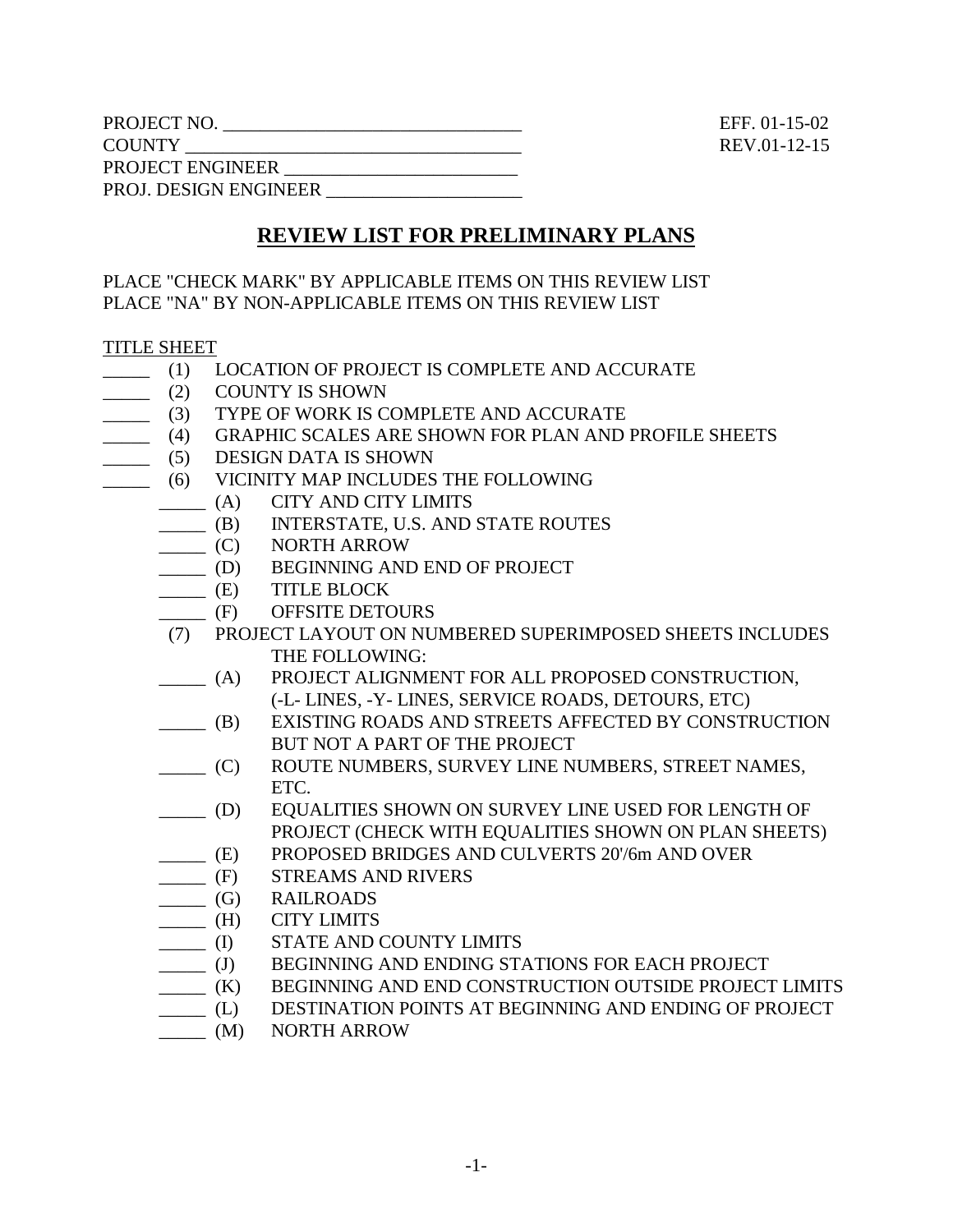- (8) PROJECT NUMBER INFORMATION INCLUDES THE FOLLOWING:
- \_\_\_\_\_ (A) T.I.P. NUMBER ON LEFT END OF SHEET (CONTRACT NUMBER ON LEFT END OF SHEET WHENEVER THE PROJECT BECOMES PART OF TENTATIVE LETTING LIST)
- \_\_\_\_\_ (B) P.E. F.A. PROJECT NUMBER IN PROJECT IDENTIFICATION BLOCK (TOP RIGHT CORNER)
- \_\_\_\_\_ (C) P.E. WBS ELEMENT IN PROJECT INDENTIFICATION BLOCK (TOP RIGHT CORNER)
- \_\_\_\_\_ (9) LENGTH OF PROJECT CORRECT
- $\frac{10}{2}$  (10) SHOW PLANS PREPARED BY:
- \_\_\_\_\_ (11) TENTATIVE R/W AND LETTING DATES
- \_\_\_\_\_ (12) AREAS NOT PART OF PROJECT NOTED
- \_\_\_\_\_ (13) CLEARING METHOD NOTE
- \_\_\_\_\_ (14) CHECK FOR DESIGN EXCEPTION NEEDS

#### TYPICAL SECTIONS

- \_\_\_\_\_ (1) PAVEMENT SCHEDULE CORRESPONDS WITH PAVEMENT DESIGN
	- (2) PAVEMENT COMPOSITIONS LABELED TO CORRESPOND WITH PAVEMENT SCHEDULE
- \_\_\_\_\_ (3) DIMENSIONS SHOWN ON PAVEMENT, SUBGRADES, STABILIZATION, SHOULDERS, DITCHES, SLOPES, CENTERLINE TO CENTERLINE, MEDIANS, SIDEWALKS, UTILITY STRIPS, CURB & GUTTER, ETC.
- \_\_\_\_\_ (4) SLOPES SHOWN ON PAVEMENT, FLEXIBLE PAVEMENT EDGE, SHOULDERS, SUBGRADE, DITCHES, HINGE POINT GRADING, CUTS AND FILLS
- \_\_\_\_\_ (5) STATION TO STATION SHOWN WITH CORRECT LINE REFERENCE
- \_\_\_\_\_ (6) STATIONS ARE BROKEN FOR BRIDGES
- \_\_\_\_\_ (7) GRADING LIMIT LINES SHOWN
- \_\_\_\_\_ (8) GRADE POINT SHOWN ON EACH TYPICAL SECTION
- \_\_\_\_\_ (9) INFORMATION RELATED TO FUTURE CONSTRUCTION SHOWN
- \_\_\_\_\_\_ (10) VARIABLE LIMITS SHOWN
- \_\_\_\_\_ (11) NECESSARY NOTES OF EXPLANATION SHOWN

## PLAN SHEETS

- \_\_\_\_\_ (1) BEGINNING AND ENDING STATIONS ARE SHOWN ON FIRST AND LAST PLAN SHEET TO AGREE WITH TITLE SHEET AND TYPICAL SECTIONS
- \_\_\_\_\_ (2) EXISTING PAVEMENT WIDTH AND TYPE IS SHOWN
- \_\_\_\_\_ (3) GRADE LINES AND DESIGN CORRECT
- \_\_\_\_\_ (4) THE FOLLOWING ARE SHOWN ON EACH PLAN AND/OR PROFILE SHEET:
	- \_\_\_\_\_ (A) NORTH ARROW
	- \_\_\_\_\_ (B) BEARINGS
	- \_\_\_\_\_ (C) BENCH MARKS
	- \_\_\_\_\_ (D) CURVE DATA WITH SUPERELEVATION AND RUNOFF
	- \_\_\_\_\_ (E) CONSTRUCTION LIMITS, BERM DITCHES AND LATERAL DITCHES
	- \_\_\_\_\_ (F) PROPERTY OWNERS AND PROPERTY LINES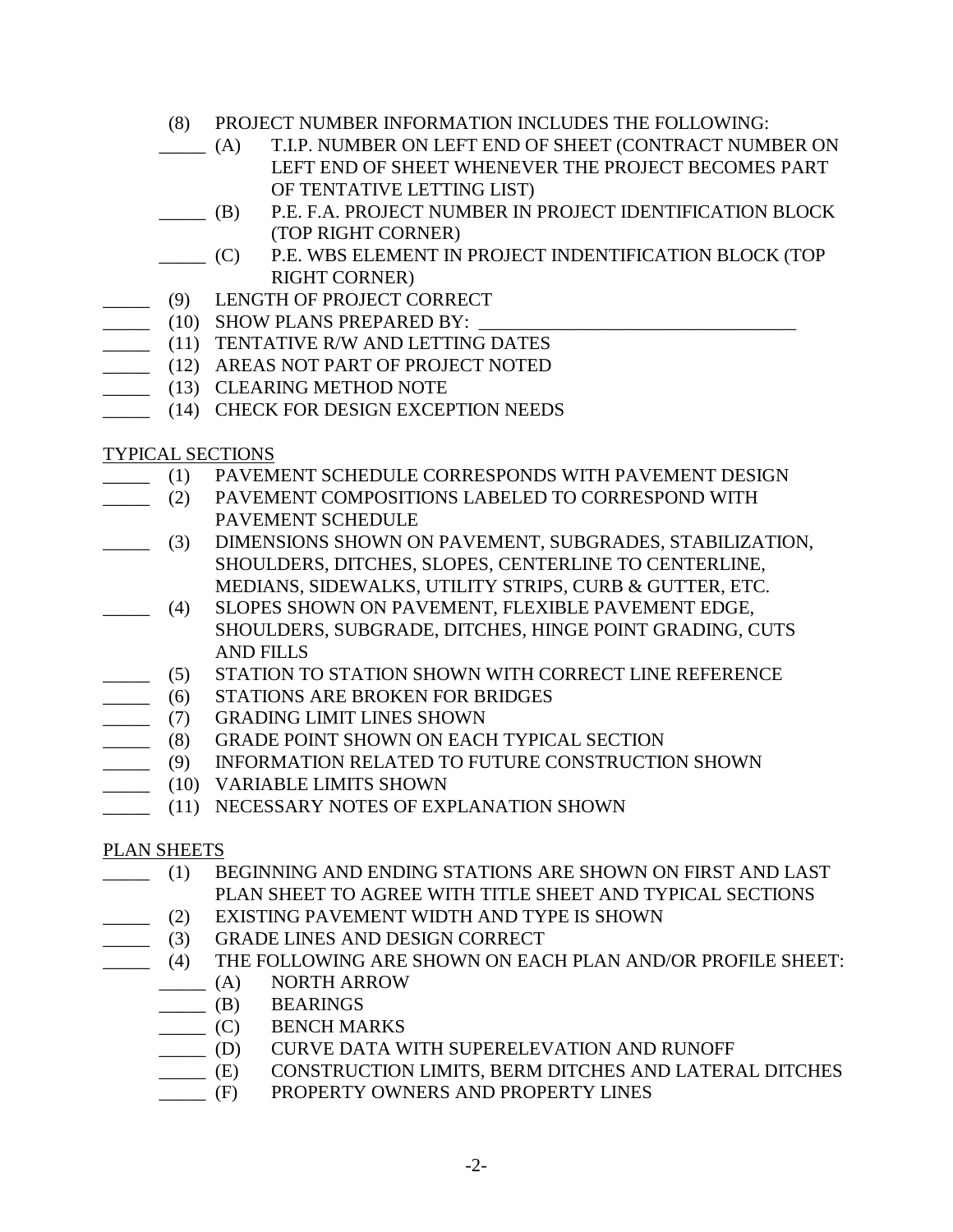- \_\_\_\_\_ (G) R/W, EASEMENT, CONTROL OF ACCESS BREAKS BY STATION AND DISTANCE
- \_\_\_\_\_ (H) ALL UTILITIES
- \_\_\_\_\_ (I) TEMPORARY EROSION CONTROL MEASURES THAT WILL REQUIRE ADDITIONAL R/W OR EASEMENTS
- \_\_\_\_\_ (J) STREETS, ROADS AND DRIVEWAYS
- $\qquad \qquad$  (K) DETOURS
- \_\_\_\_\_ (L) DISPOSITION OF OLD ROADS IF PROJECT IS A RELOCATION
- \_\_\_\_\_ (M) PROPOSED PAVEMENT AND RIGHT-OF-WAY WIDTHS AT THE BEGINNING AND END OF EACH SHEET
- \_\_\_\_\_ (N) -Y- LINES WITH BEGINNING AND ENDING CONSTRUCTION STATIONS AND STATION TIES WITH MAIN LINE
- \_\_\_\_\_ (O) TRAFFIC DATA FOR INTERSECTIONS
- \_\_\_\_\_ (P) LIMITS OF PAVED SHOULDERS AT INTERSECTIONS
- \_\_\_\_\_ (Q) NOTES WHERE SIGHT DISTANCE GRADING IS REQUIRED AT **INTERSECTIONS**
- \_\_\_\_\_ (R) CROSS REFERENCE NOTES CORRECT
- \_\_\_\_\_ (S) SYMBOL DENOTING PAVEMENT REMOVAL LOCATIONS
- \_\_\_\_\_ (T) HYDRAULIC DATA (DRAINAGE AREA, FREQUENCY, ETC.)
- \_\_\_\_\_ (U) DRAINAGE
- \_\_\_\_\_ (V) ENSURE BASELINE DATA IS SHOWN WITH: POINT SYMBOL AND, POINT NUMBER
- \_\_\_\_\_ (W) REMEMBER TO TURN OFF HEU JURISDICTIONAL STREAMS AFTER VERIFICATION (L&S, USACE, ETC.).

## INTERCHANGE SHEETS

- \_\_\_\_\_ (1) INTERCHANGE SHEETS PROPERLY MATCHED WITH ADJACENT PLAN SHEET WITH NO OVERLAPPING COVERAGE, IF POSSIBLE
- \_\_\_\_\_ (2) STRUCTURES CHECKED FOR VERTICAL AND HORIZONTAL CLEARANCES TO ASSURE THAT TIE POINTS AND CENTERLINE GRADES ARE CORRECT
- \_\_\_\_\_ (3) THE FOLLOWING INFORMATION CORRECTLY SHOWN ON THE INTERCHANGE DETAILS AND PROFILES:
	- \_\_\_\_\_ (A) TRAFFIC DATA
		- \_\_\_\_\_ (B) BAR SCALE
		- \_\_\_\_\_ (C) ADDITIONAL ITEMS AS LISTED UNDER PLANS SHEETS
- \_\_\_\_\_ (4) CROSS-SECTION LAYOUT DETAIL/SHEAR POINT DIAGRAM (NOT ALWAYS REQUIRED FOR DIAMOND INTERCHANGE)
- \_\_\_\_\_ (5) SUFFICIENT SIGHT DISTANCE PROVIDED AT RAMP TERMINALS AND **STRUCTURES**

CROSS-SECTIONS

\_\_\_\_\_ (1) GROUND LINE, STATIONS AND EXISTING CENTERLINE ELEVATIONS